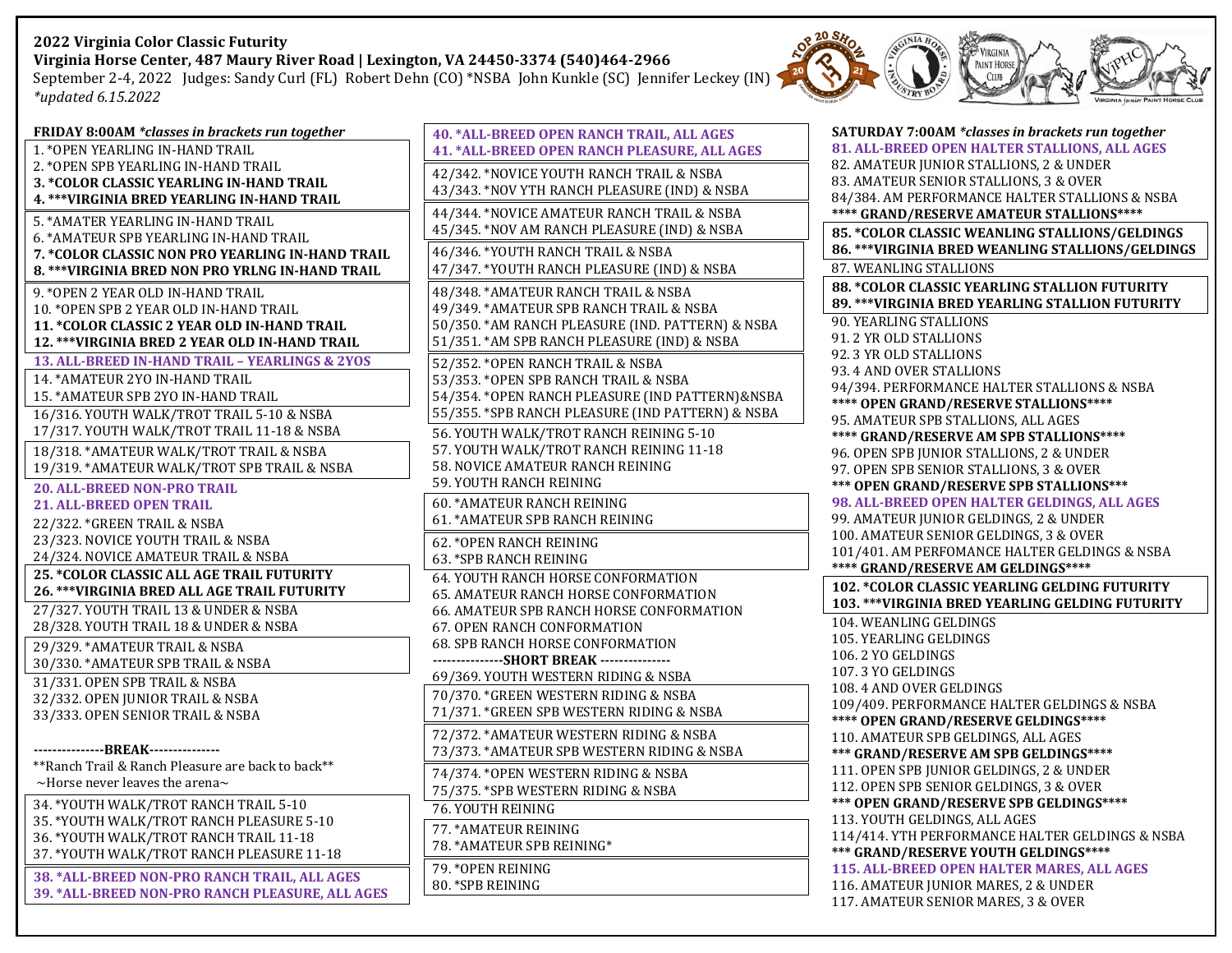# **2022 Virginia Color Classic Futurity Virginia Horse Center, 487 Maury River Road | Lexington, VA 24450‐3374 (540)464-2966**

September 2-4, 2022 Judges: Sandy Curl (FL) Robert Dehn (CO) \*NSBA John Kunkle (SC) Jennifer Leckey (IN) *\*updated 6.15.2022*



| 159/459. NOVICE AMATEUR EQUITATION & NSBA                                      | SUNDAY 8:00 AM *classes in brackets run together         |  |
|--------------------------------------------------------------------------------|----------------------------------------------------------|--|
| 160/460. YOUTH EQUITATION 13 & UNDER & NSBA                                    | *the arena will be open for longe line warm-up only from |  |
| 161/461. YOUTH EQUITATION 18 & UNDER & NSBA                                    | 7:30-8, no warm-up between longe line classes            |  |
| 162/462. * AMATEUR EQUITATION & NSBA                                           | 200/500. * OPEN YEARLING LONGE LINE & NSBA               |  |
| 163/463. * AMATEUR SPB EQUITATION & NSBA                                       | 201/501. * OPEN SPB YEARLING LONGE LINE & NSBA           |  |
| 164. *COLOR CLASSIC NON PRO WALK/TROT HUS FUTURITY                             | <b>202. *COLOR CLASSIC YEARLING WESTERN LL FUTURITY</b>  |  |
| 165. *** VIRGINIA BRED NON PRO WALK/TROT HUS FUTURITY                          | <b>203. *COLOR CLASSIC YEARLING HUNTER LL FUTURITY</b>   |  |
| 166. * COLOR CLASSIC 2 & 3 YO HUS FUTURITY                                     | 204. *** VIRGINIA BRED YEARLING LL FUTURITY              |  |
| 167. *** VIRGINIA BRED 2 & 3 YO HUS FUTURITY                                   | 205/504. * AMATEUR YEARLING LONGE LINE & NSBA            |  |
| 168. ALL-BREED YOUTH WALK/TROT HUS 18 &U                                       | 206/505. * AMATEUR SPB YEARLING LONGE LINE & NSBA        |  |
| 169. ALL-BREED ADULT WALK/TROT HUS 19&0                                        | <b>207. *COLOR CLASSIC NP YRLNG WESTERN LL FUTURITY</b>  |  |
| 170/470. YTH WALK/TROT HUS 5-10 & NSBA                                         | <b>208. *COLOR CLASSIC NP YRLNG HUNTER LL FUTURITY</b>   |  |
| 171/471. YTH WALK/TROT HUS 11-18 & NSBA                                        | 209. *** VIRGINIA BRED AM YEARLING LL FUTURITY           |  |
| 172/472. AM WALK/TROT HUS & NSBA                                               | 210/508. * OPEN 2YR OLD LONGE LINE & NSBA                |  |
| 173/473. AM SPB W/T HUNTER UNDER SADDLE & NSBA                                 | 211/509. * SPB 2YR OLD LONGE LINE & NSBA                 |  |
| 174. * COLOR CLASSIC 4YO & UP HUS FUTURITY                                     | <b>212. *COLOR CLASSIC 2YR OLD LL FUTURITY</b>           |  |
| 175. *** VA BRED 4YO & UP HUS FUTURITY                                         | 213. *** VIRGINIA BRED 2YR OLD LL FUTURITY               |  |
| <b>176. ALL-BREED NON-PRO HUNTER UNDER SADDLE</b>                              | 214. ALL-BREED LONGE LINE - YEARLING & 2YO               |  |
| <b>177. ALL-BREED OPEN HUNTER UNDER SADDLE</b>                                 | 215/513. * AMATEUR 2YR OLD LONGE LINE & NSBA             |  |
| 178/478. NOV YTH HUNTER UNDER SADDLE & NSBA                                    | 216/514. * AMATEUR SPB 2YR OLD LONGE LINE & NSBA         |  |
| 179/479. 2 YO HUNTER UNDER SADDLE & NSBA                                       | ----------------SHORT BREAK ---------------              |  |
| 180/480. NOVICE AM HUNTER UNDER SADDLE & NSBA                                  | 217. ALL-BREED NON-PRO RANCH RAIL PL, ALL AGES           |  |
| 181/481. YOUTH HUNTER UNDER SADDLE 13&U & NSBA                                 | 218. ALL-BREED OPEN RANCH RAIL PLEASURE, ALL AGES        |  |
| 182/482. YOUTH HUNTER UNDER SADDLE 18&U & NSBA                                 | 219/517. NOV YTH RANCH RAIL PLEAS (GROUP) & NSBA         |  |
| 183/483. GREEN HUNTER UNDER SADDLE & NSBA                                      | 220/518. NOV AM RANCH RAIL PLEAS (GROUP) & NSBA          |  |
| 184/484. AM SPB HUNTER UNDER SADDLE & NSBA                                     | 221/519. YOUTH RANCH RAIL PLEAS (GROUP) & NSBA           |  |
| 185/485. AMATEUR HUNTER UNDER SADDLE & NSBA                                    | 222/520. AM RANCH RAIL PLEASURE (GROUP) & NSBA           |  |
| 186/486. JUNIOR HUNTER UNDER SADDLE & NSBA                                     | 223/521. AM SPB RANCH RAIL PLEAS (GROUP) & NSBA          |  |
| 187/487. OPEN SPB HUNTER UNDER SADDLE & NSBA                                   | 224/522. OPEN RANCH RAIL PLEASURE (GROUP) & NSBA         |  |
| 188/488. SENIOR HUNTER UNDER SADDLE & NSBA                                     | 225/523. OPEN SPB RANCH RAIL PLEAS (GROUP) & NSBA        |  |
| ---------------SHORT BREAK ---------------                                     |                                                          |  |
| 189/489. * OPEN RANCH RIDING & NSBA<br>190/490. * OPEN SPB RANCH RIDING & NSBA | 226. LEADLINE (ALL PAINT REGISTRIES)                     |  |
| 191/491. * COLOR CLASSIC RANCH RIDING                                          | 227. *COLOR CLASSIC NON PRO WALK/JOG WP FUTURITY         |  |
| 192/492. *** VIRGINIA BRED RANCH RIDING                                        | 228. ***VIRGINIA BRED NON PRO WALK/JOG WP FUTURITY       |  |
| 193. ALL-BREED NON-PRO RANCH RIDING, ALL AGES                                  | 229. * COLOR CLASSIC 2 & 3 YO WESTERN PLEASURE           |  |
| 194. ALL-BREED OPEN RANCH RIDING, ALL AGES                                     | 230.***VIRGINIA BRED 2 & 3 YO WESTERN PLEASURE           |  |
| 195/495. NOVICE YOUTH RANCH RIDING & NSBA                                      | 231. ALL-BREED YOUTH WALK/JOG WP 18 & UNDER              |  |
| 196/496. NOVICE AMATEUR RANCH RIDING & NSBA                                    | 232. ALL-BREED ADULT WALK/JOG WP 19 & OVER               |  |
| 197/497. * YOUTH RANCH RIDING & NSBA                                           | 233/531. YTH W/T WESTERN PLEASURE 5-10 & NSBA            |  |
| 198/498. * AMATEUR RANCH RIDING & NSBA                                         | 234/532. YTH W/T WESTERN PLEASURE 11-18 & NSBA           |  |
| 199/499. * AMATEUR SPB RANCH RIDING & NSBA                                     | 235/533. AMATEUR W/T WESTERN PLEASURE & NSBA             |  |
| The show ring will be closed for longe line practice only                      | 236/534. AM SPB W/T WESTERN PLEASURE & NSBA              |  |
| for the first hour following the last class on Saturday                        | 237. *COLOR CLASSIC 4YO & UP WESTERN PLEASURE            |  |
|                                                                                | 238.***VIRGINIA BRED 4YO & UP WESTERN PLEASURE           |  |
|                                                                                | <b>239. ALL-BREED NON-PRO WESTERN PLEASURE</b>           |  |
|                                                                                | <b>240. ALL-BREED OPEN WESTERN PLEASURE</b>              |  |

| 118/418. AM PERFORMANCE HALTER MARES & NSBA<br>*** GRAND/RESERVE AMATEUR MARES**** |  |  |
|------------------------------------------------------------------------------------|--|--|
| 119. * COLOR CLASSIC WEANLING MARES FUTURITY                                       |  |  |
| 120.***VIRGINIA BRED WEANLING MARES FUTURITY                                       |  |  |
| 121. WEANLING MARES                                                                |  |  |
| 122. COLOR CLASSIC YEARLING MARES FUTURITY                                         |  |  |
| 123. ***VIRGINIA BRED YEARLING MARES FUTURITY                                      |  |  |
| 124. YEARLING MARES                                                                |  |  |
| 125.2 YR OLD MARES                                                                 |  |  |
| 126.3 YO MARES                                                                     |  |  |
| 127.4 AND OVER MARES                                                               |  |  |
| 128/428. PERFORMANCE HALTER MARES & NSBA<br>*** OPEN GRAND/RESERVE MARES****       |  |  |
| 129. AMATEUR SPB MARES, ALL AGES                                                   |  |  |
| *** GRAND/RESERVE AM SPB MARES****                                                 |  |  |
| 130. OPEN SPB JUNIOR MARES, 2 & UNDER                                              |  |  |
| 131. OPEN SPB SENIOR MARES, 3 & OVER                                               |  |  |
| *** OPEN GRAND/RESERVE SPB MARES****                                               |  |  |
| 132. YOUTH MARES, ALL AGES                                                         |  |  |
| 133/433. YTH PERFORMANCE HALTER MARES & NSBA                                       |  |  |
| *** GRAND/RESERVE YOUTH MARES****                                                  |  |  |
| 134. YOUTH TOBIANO COLOR CLASS                                                     |  |  |
| 135. AMATEUR TOBIANO COLOR CLASS                                                   |  |  |
| 136. TOBIANO COLOR CLASS                                                           |  |  |
| 137. YOUTH OVERO COLOR CLASS                                                       |  |  |
| 138. AMATEUR OVERO COLOR CLASS                                                     |  |  |
| 139. OVERO COLOR CLASS<br>140. ALL-BREED YOUTH SHOWMANSHIP 18 & UNDER              |  |  |
| 141. ALL-BREED ADULT SHOWMANSHIP 19 & OVER                                         |  |  |
| 142/442. YTH WALK/TROT SHOWMANSHIP 5-10 & NSBA                                     |  |  |
| 143/443. YTH WALK/TROT SHOWMANSHIP 11-18& NSBA                                     |  |  |
| 144/444. * AMATEUR W/T SHOWMANSHIP & NSBA                                          |  |  |
| 145/445. * AM SPB WALK/TROT SHOWMANSHIP & NSBA                                     |  |  |
| 146/446. NOVICE YOUTH SHOWMANSHIP & NSBA                                           |  |  |
| 147/447. NOVICE AMATEUR SHOWMANSHIP & NSBA                                         |  |  |
| 148/448. YOUTH SHOWMANSHIP 13 & UNDER & NSBA                                       |  |  |
| 149/449. YOUTH SHOWMANSHIP 18 & UNDER & NSBA                                       |  |  |
| 150/450. * AMATEUR SHOWMANSHIP & NSBA                                              |  |  |
| 151/451. * AMATEUR SPB SHOWMANSHIP & NSBA                                          |  |  |
| ---------------BREAK---------------                                                |  |  |
| 152. ALL-BREED YOUTH EQUITATION 18 & UNDER                                         |  |  |
| 153. ALL-BREED ADULT EQUITATION 19 & OVER                                          |  |  |
| 154/454. YOUTH WALK/TROT EQUITATION 5-10 & NSBA                                    |  |  |
| 155/455. YOUTH WALK/TROT EQUITATION 11-18 & NSBA                                   |  |  |
| 156/456. * AMATEUR WALK/TROT EQUITATION & NSBA                                     |  |  |
| 157/457. * AM SPB WALK/TROT EQUITATION & NSBA                                      |  |  |
| 158/458. NOVICE YOUTH EQUITATION & NSBA                                            |  |  |